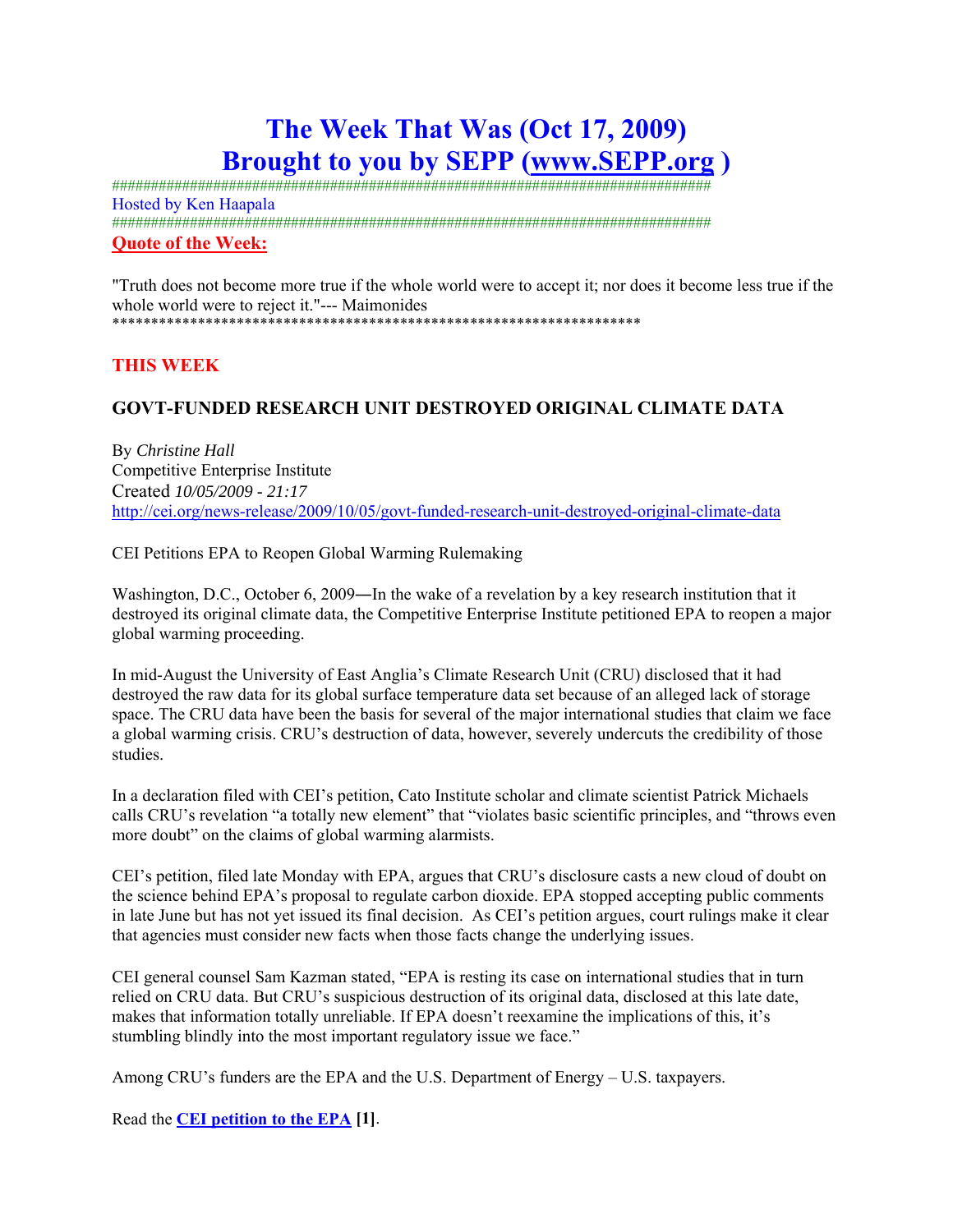# **NEW PETITION SHOWS EPA ENDANGERMENT FINDING RELIED ON FLAWED DATA**

By Matt Dempsey and David Lundgren US Senate Committee on Environment and Public Works, Minority Page http://tynyurl.com/ylxh8qv.

### *Inhofe, Barrasso Urge Jackson to Reopen Public Comment Process*

Washington, D.C.-Senator James Inhofe (R-Okla.), Ranking Member of the Senate Environment and Public Works Committee, and Senator John Barrasso (R-Wyo.), Ranking Member of EPW's Oversight Subcommittee, called on EPA to reopen the public process for the agency's endangerment finding for greenhouse gases in light of the finding that a crucial scientific data set was destroyed. In a petition filed by a non-profit organization, the evidence is clear that EPA is relying on scientific information for its endangerment finding that could very well be seriously flawed.

Inhofe and Barrasso recently asked EPA Administrator Lisa Jackson to respond to requests about transparency and openness in the scientific process used to develop the endangerment finding. Thus far, the agency has ignored their request. The following is the reaction from the senators to today's development:

Sen. Inhofe: **"It's astonishing that EPA, so confident in the scientific integrity of its work, refuses to be transparent with the public about the most consequential rulemaking of our time. Now the evidence shows that scientists interested in testing some of EPA's assertions can't engage in basic scientific work, such as assuring reproducibility and objectivity, because the data they seek have been destroyed. In order to conform to federal law and basic standards of scientific integrity, EPA must reopen the record so the public can judge whether EPA's claims are based on the best available scientific information."**

Sen. Barrasso: **"It's disturbing to learn that the data used for the EPA's finding no longer exists. If true, the agency needs to reopen the comment period or withdraw the rule and start over."**

http://epw.senate.gov/public/index.cfm?FuseAction=Minority.PressReleases&ContentRecord\_id  $=2b981e45-802a-23ad-4097-dd199088b81f&$ Region  $id=&$ Issue  $id=$ 

Read more about the data dump: *The Dog Ate Global Warming [2]*, by Patrick J. Michaels. http://article.nationalreview.com/?q=ZTBiMTRlMDQxNzEyMmRhZjU3ZmYzODI5MGY4ZWI5OWM

# **SEPP Science Editorial #32-2009 (10/17/09)**

**A CLOSER LOOK AT SURFACE DATA AND REPORTED TRENDS –REDUX**  By S. Fred Singer, President SEPP

The recent flap about the availability of raw data and the reliability of surface temperature data generally has forced a re-evaluation of reported trends and their comparison with expectations from models.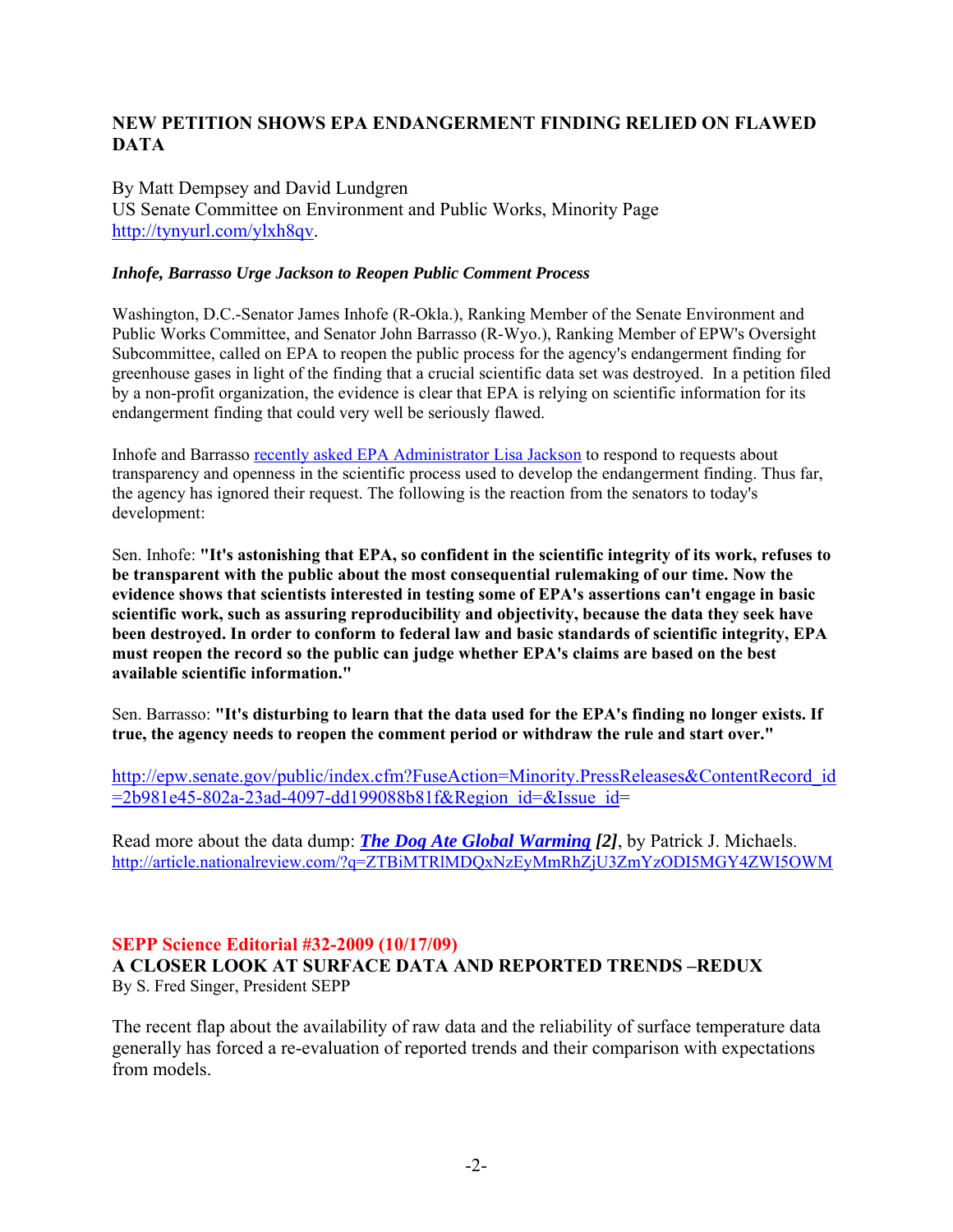For example, many have claimed that a warming between 1975 and 1998 is evidence for AGW. There is no question that 1998 is a good deal warmer than 1975; but the error is to draw a straight line between those two points and assume it is a GH-gas-produced 'trend.'

Then there is confusion between 'temp' and 'temp trends': For example, the years since 1998 may be among the warmest in the past 100 years; yet the trend is negative, i.e., it's cooling.

There are so many problems with SFC data that we will just list a few here and discuss them more fully later: [Note that satellite data are relatively immune from problems #1 to #6]

1. Urban heat island effect: well-recognized warming bias but difficult to eliminate.

2. The 'de-population' of observing station and the artificial (warming) bias introduced thereby

3. The poor placement of stations, changes in location, changes in monitoring and reporting procedures:

All these are well-recognized problems but require knowledge and corrections of individual stations.

4. Sea Surface Temp(SST): Fundamental issue of penetration of IR energy

5. SST: Changes in sampling instruments and procedures over time.

6. SST: Non-uniform geographic coverage and changes over time

7. Trends: Problems of defining time interval

8. Trends: Errors introduced by 'smoothing' procedure

**ARTICLES** 

[For the numbered articles below please see the attached pdf]

**1. Senate Staffer Briefing:** on October 9 SEPP joined others to give a briefing to Senate staffers on the lack of science supporting the claim that carbon dioxide emissions will cause unprecedented and dangerous global warming.

**Scientists Rebut Claim That Man Causes Climate Change** 

Monday, October 12, 2009 CNSNews.com By Penny Starr, Senior Staff Writer http://www.cnsnews.com/news/article/55278

**2. Tree Ring Circus Investors Business Daily editorial 10/08/2009 http://www.investors.com/NewsAndAnalysis/Article.aspx?id=508556**

**3. A proposed alternate GSA Position Statement on Climate Change**  By *S. Fred Singer* /9/3/2009 **http://climaterealists.com/attachments/database/GSA\_alternate-Statement\_FSF.pdf**.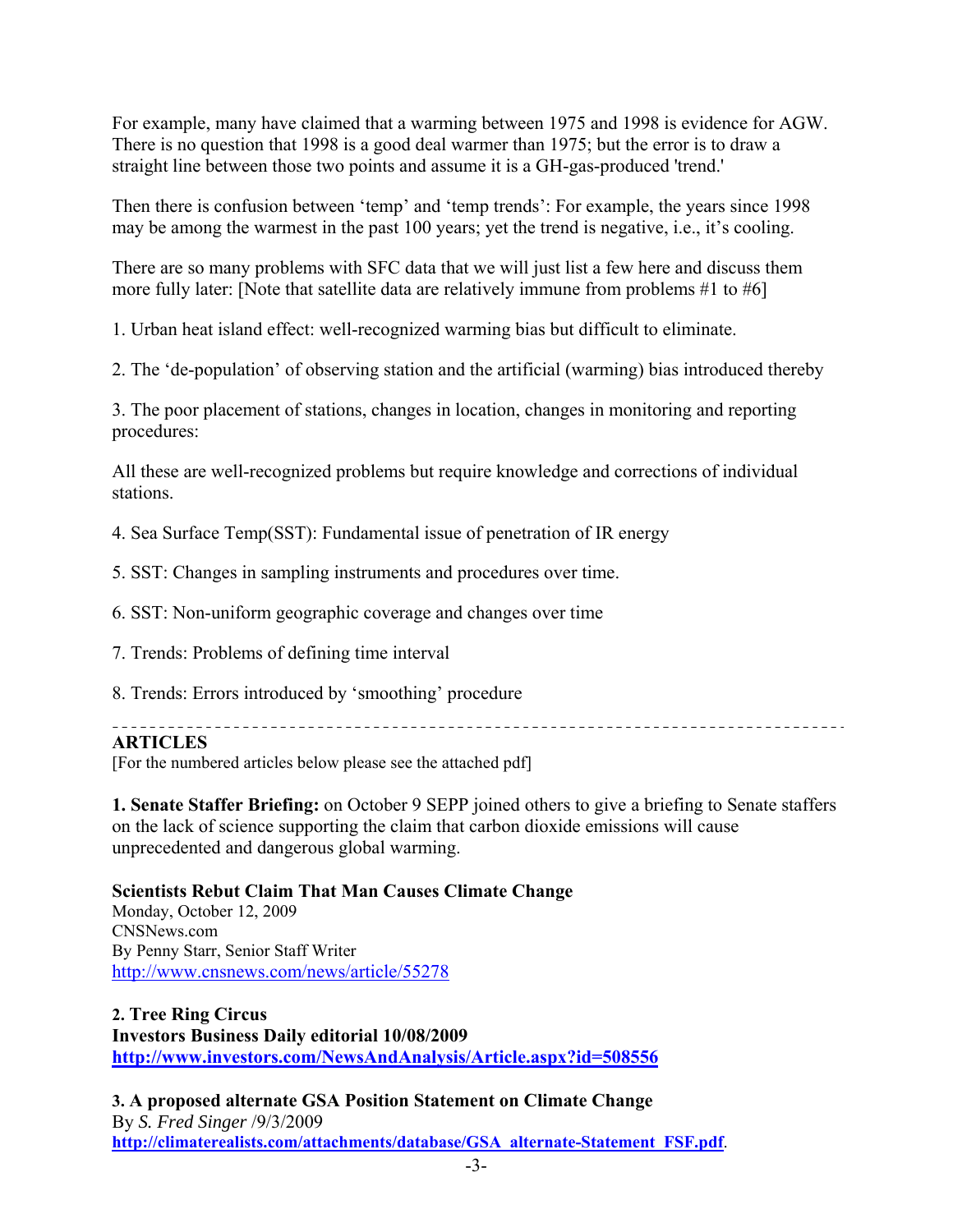# **4.** BBC NEWS **What happened to global warming**?

By Paul Hudson Climate correspondent, BBC News http://news.bbc.co.uk/2/hi/science/nature/8299079.stm

# **5. Peak Oil: A Theory Running Out Of Gas**

By NEWT GINGRICH AND STEVE EVERLEY Posted 10/08/2009 06:39 PM ET http://www.investors.com/NewsAndAnalysis/Article.aspx?id=508513&Ntt=

6. **GLOBAL COOLING? Shocker! Ice melt lowest in 30 years NASA downplays Antarctic snow record, blames ozone depletion, ocean dynamics** Posted: October 08, 2009 By Chelsea Schilling © 2009 WorldNetDaily http://www.wnd.com/index.php?fa=PAGE.view&pageId=112227

\*\*\*\*\*\*\*\*\*\*\*\*\*\*\*\*\*\*\*\*\*\*\*\*\*\*\*\*\*\*\*\*\*\*\*\*\*\*\*\*\*\*\*\*\*\*\*\*\*\*\*\*\*\*\*\*\*\*\*\*\*\*\*\*\*\*\*\*\*\*\*

# **NEWS YOU CAN USE**

The Cornwall Alliance is excited to bring you a compelling movie that poignantly showcases the human cost of global warming hype. Not Evil Just Wrong is a moving documentary that traces the effects of environmental alarmism on the lives of a small-town, blue-collar American family, an African woman who lost her son to malaria, and former Vice President Al Gore.

From rural America to the streets of Uganda to the halls of power in Washington, D.C., Not Evil Just Wrong makes the complex science behind climate change understandable. It explains how global warming alarmism will increase costs for working families during one of the worst recessions in living memory. Worse, misguided environmental fears threaten to trap yet another generation of our poorest neighbors around the world in grinding poverty.

Environmental activists want to limit or eliminate fossil fuels in the developed world. This would devastate the American economy and drive jobs to places, India and China, which have many fewer environmental protections.

Not Evil Just Wrong is a powerful appeal to the human heart and mind to "remember the poor." It is not a Christian film, but its clarion call for human freedom and flourishing resonates with a Biblical world view. We are proud to endorse it.

Not Evil Just Wrong premiers on Sunday, October 18th. Click here to watch the trailer, and order your copy today! http://www.noteviljustwrong.com/shop?aff\_id=141&vmcchk=1

\*\*\*\*\*\*\*\*\*\*\*\*\*\*\*\*\*\*\*\*\*\*\*\*\*\*\*\*\*\*\*\*\*\*\*\*\*\*\*\*\*\*\*\*\*\*\*\*\*\*\*\*\*\*\*\*\*\*\*\*\*\*\*\*\*\*\*\*\*\*\*\*\*\*\*\*\*\*

**"SQUEEZING MORE OIL FROM THE GROUND" by Leonardo Maugeri, " Scientific American, October 2009.**  http://tinyurl.com/yf26x3d

On fourteen dry, flat square miles of California's Central Valley, more than 8,000 horsehead pumps—as old-fashioned oilmen call them—slowly rise and fall as they suck oil from underground. Glittering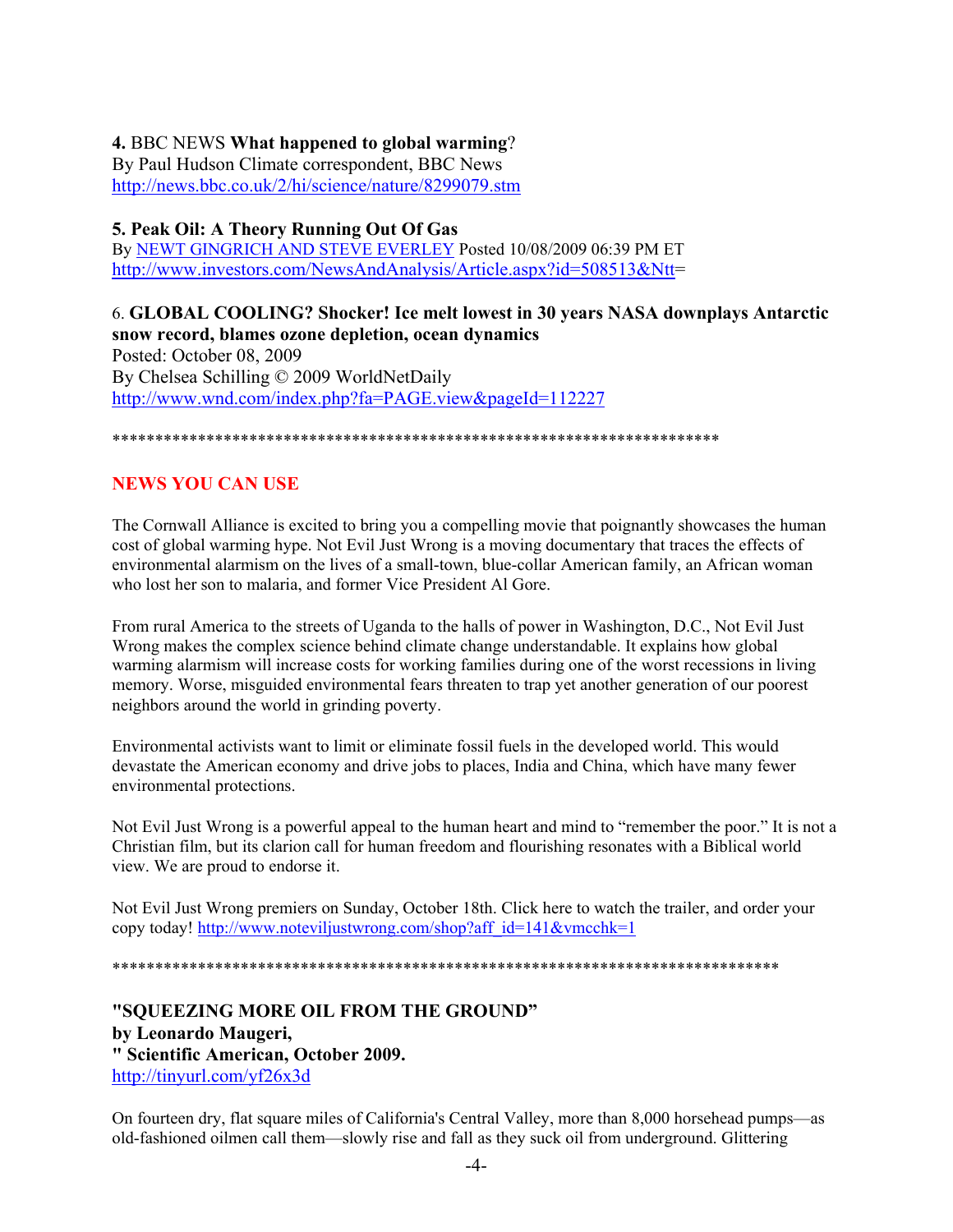pipelines crossing the whole area suggest that the place is not merely a relic of the past. But even to an expert's eyes, Kern River Oil Field betrays no hint of the technological miracles that have enabled it to survive decades of dire predictions.

When Kern River Oil Field was discovered in 1899, analysts thought that only 10 percent of its unusually viscous crude could be recovered. In 1942, after more than four decades of modest production, the field was estimated to still hold 54 million barrels of recoverable oil, a fraction of the 278 million barrels already recovered. "In the next 44 years, it produced not 54 [million barrels] but 736 million barrels, and it had another 970 million barrels remaining," energy guru Morris Adelman noted in 1995. But even this estimate proved wrong. In November 2007 U.S. oil giant Chevron, by then the field's operator, announced that cumulative production had reached two billion barrels. Today Kern River still puts out nearly 80,000 barrels per day, and the state of California estimates its remaining reserves to be about 627 million barrels.

Forecasts that global oil production will soon start to decline and that most oil will be gone within a few decades may be overly pessimistic, says Leonardo Maugeri, group senior vice president for corporate strategies and planning at the Italian energy company ENI. This is in defiance to the common wisdom that suggests that a field's production should follow a bellshaped trajectory (known as the Hubbert curve) and peak when half of the known oil has been extracted. Advanced technologies have been identified as the real cornucopia here. Together with new discoveries, the increased productivity could make oil last at least another century, says Maugeri.

### \*\*\*\*\*\*\*\*\*\*\*\*\*\*\*\*\*\*\*\*\*\*\*\*\*\*\*\*\*\*\*\*\*\*\*\*\*\*\*\*\*\*\*\*\*\*\*\*\*\*\*\*\*\*\*\*\*\*\*\*\*\*\*\*\*\*\*

# **DEBATE BETWEEN WILLIAM GRAY AND KEVIN TRENBERTH.**

The Fort Collins Forum (Colorado) had a written debate between Atmospheric Scientist William Gray and Kevin Trenberth, one of the authors of 2007 UN IPCC "Summary for Policymakers." It is interesting reading, particularly when considering the difference between the appeal to modern science and the appeal to authority. The debate was posted on the web by the Fort Collins Tea Party in two parts:

http://fortcollinsteaparty.com/index.php/2009/10/10/dr-william-gray-and-dr-kevin-trenberthdebate-global-warming/ http://fortcollinsteaparty.com/index.php/2009/10/10/dr-william-gray-and-dr-kevin-trenberth-theglobal-warming-debate-continues/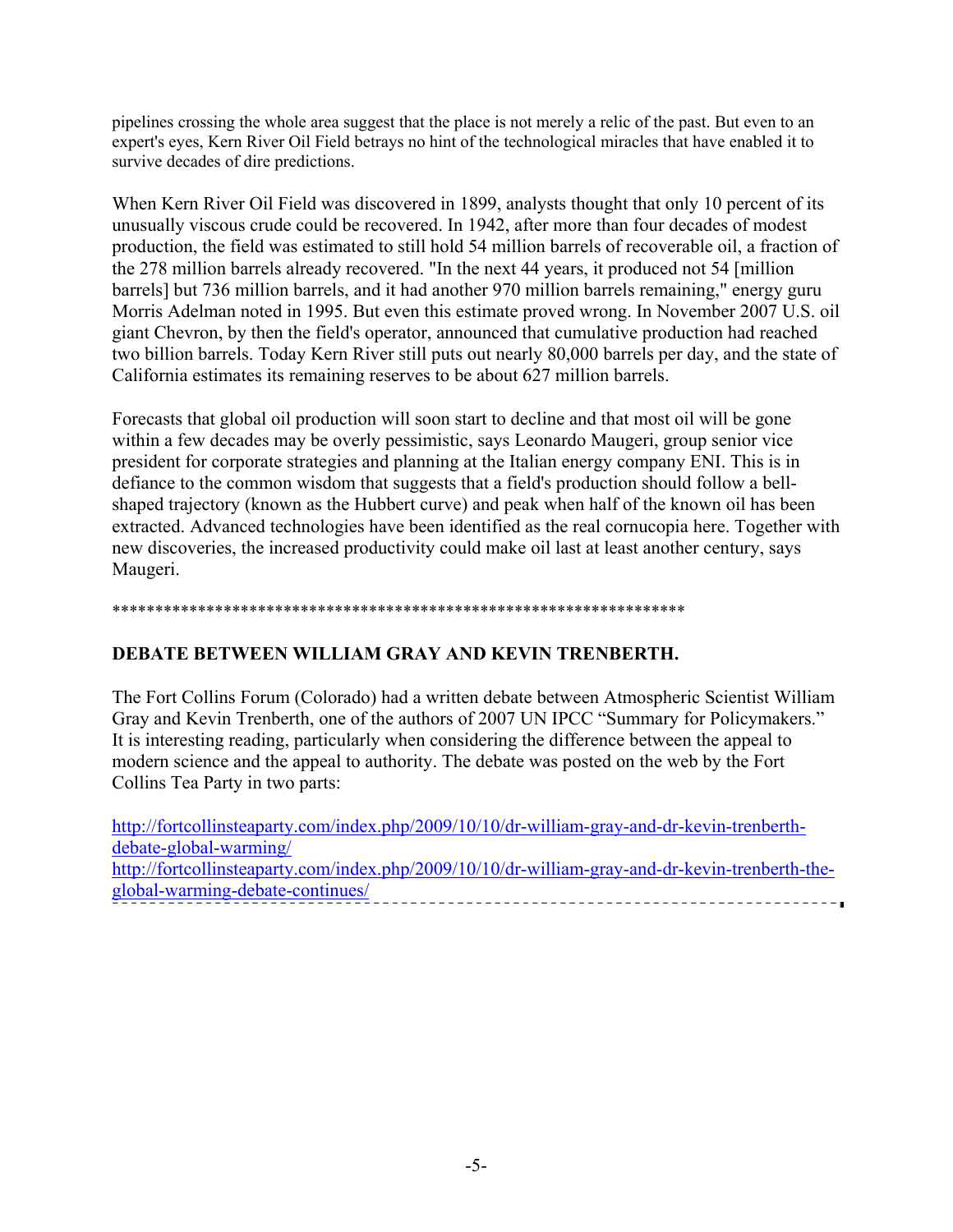# **THE CASE OF THE MISSING CLIMATE MONITORING STATIONS:**

Above we reference the article by Patrick Michaels on "The Dog Ate Global Warming" which describes the disappearance of the original raw data for measuring world wide surface temperatures. Thus, the derived data cannot be replicated violating a principle of science.

Several issues ago, we presented the work of Andrew Watts that photographically demonstrates that out of the 865 climate stations studied of the total 1221, almost 90% of the US climate stations fail to minimum standards as required by NOAA. Due to their poor sites, the US stations have a strong warming bias.

Now NIPCC contributor Joe D'Aleo demonstrates the disappearance of climate stations world wide. He shows how many disappeared between 1978 and 2008. There are now huge gaps in measurement not only for the oceans but for extensive land areas particularly in the tropics. As a result, the climate models do not have the necessary data to make meaningful projections. "How Bad Is the Global Data:" http://icecap.us/images/uploads/How\_Bad\_is\_the\_Global\_Data.pdf.

# **BELOW THE BOTTOM LINE**

### DISAPPERING CLIMATES

Another 'gem' from the UNEP Compendium (from the Preface by Achim Steiner, Head of UNEP):

"10 to 48% of the planet's terrestrial surface could suffer from *disappearing climates* by 2100" (italics added.) With this kind of meaningless drivel from the head of the entire program, why should anyone take any of it seriously?

\*\*\*\*\*\*\*\*\*\*\*\*\*\*\*\*\*\*\*\*\*\*\*\*\*\*\*\*\*\*\*\*\*\*\*\*\*\*\*\*\*\*\*\*\*\*\*\*\*\*

A Scilly Experiment "A world-first experiment to try and reduce energy use for the day on the Isles of Scilly was foiled after a turn in the weather caused participants to use more electricity," London's Daily Telegraph reports.

In the day-long experiment, Scilly people were asked to follow "a series of guidelines including switching off unnecessary lights and TVs when not in use and only filling kettles with the exact amount of water required." Result: Energy use dropped, but by only 1%.

The reason: "Organiser Dr Matt Prescott said the experiment was undermined by bad weather- which saw people using more power than usual." The experiment might well have been a success had it been conducted a day earlier, when it was sunny and warm.

Which leads us to a thought. What if there were a way of changing the climate so that the weather was warmer all over the world? We realize this is probably unrealistic, but if it could be done, it would be a great way to save energy.

http://www.telegraph.co.uk/earth/earthnews/6269718/Weather-foils-Isles-of-Scilly-energyexperiment.html \*\*\*\*\*\*\*\*\*\*\*\*\*\*\*\*\*\*\*\*\*\*\*\*\*\*\*\*\*\*\*\*\*\*\*\*\*\*\*\*\*\*\*\*\*\*\*\*\*\*\*\*\*\*\*\*\*\*\*\*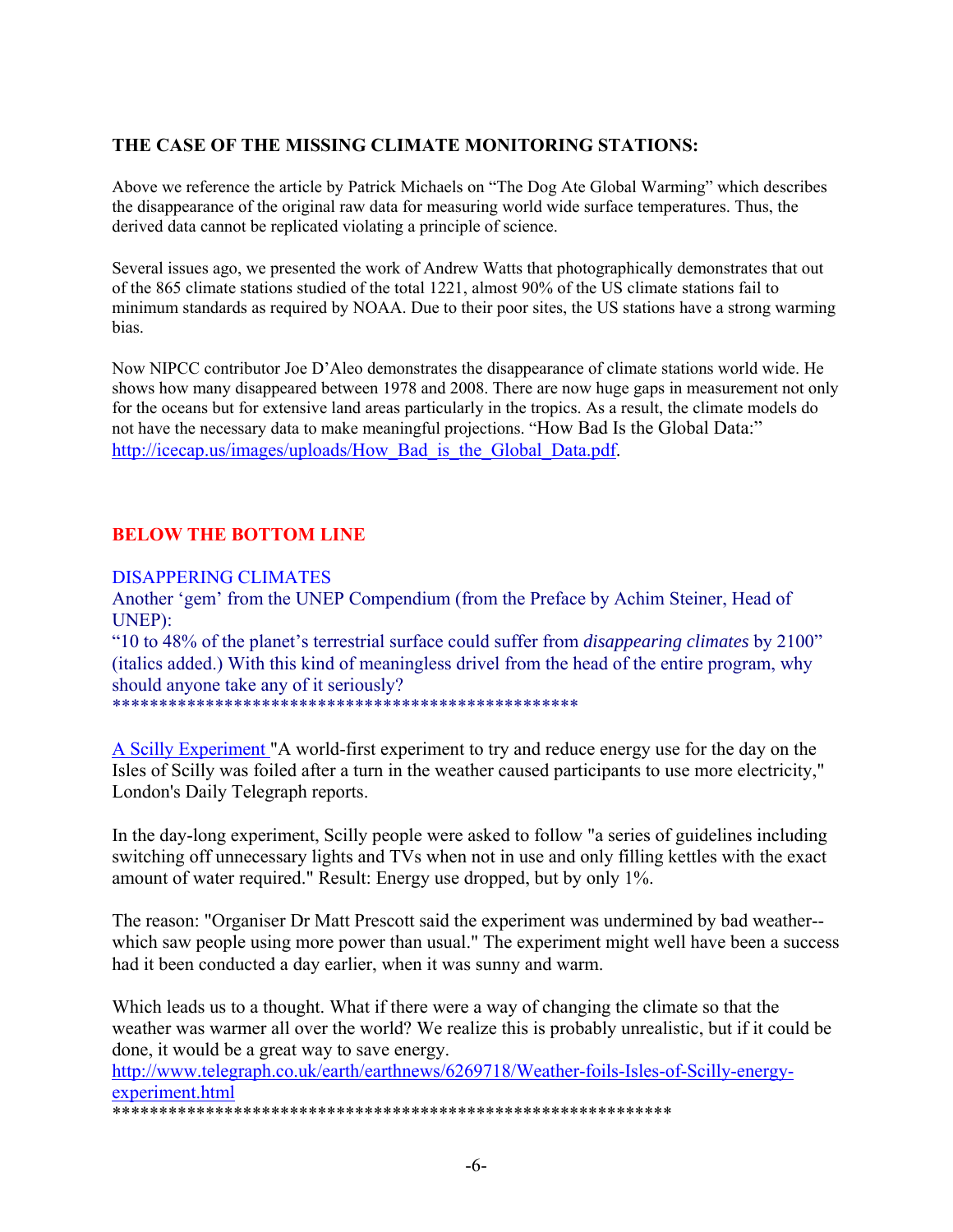# **We Blame Global Warming** (Source: Best of the Web – WSJ):

"No Kidding: Snow on Sunday!"--headline, WMAQ-TV Web site (Chicago), Oct. 8 "Sugar Beets Shivering in Montana"--headline, Associated Press, Oct. 9

### \*\*\*\*\*\*\*\*\*\*\*\*\*\*\*\*\*\*\*\*\*\*\*\*\*\*\*\*\*\*\*\*\*\*\*\*\*\*\*\*\*\*\*\*

http://warmaholicsanonymous.blogspot.com/2009/07/i-read-in-my-local-newspaper-thatsheep.html

Read all about shrinking unicorn horns and other 'disasters'

# **##################################**

1. **Senate Staffer Briefing:** on October 9 SEPP joined others to give a briefing to Senate staffers on the lack of science supporting the claim that carbon dioxide emissions will cause unprecedented and dangerous global warming. http://www.cnsnews.com/news/article/55278

# **Scientists Rebut Claim That Man Causes Climate Change**

Monday, October 12, 2009 CNSNews.com By Penny Starr, Senior Staff Writer http://cnsnews.com/news/article/55278



Fred Singer, founder and chairman of the Nongovernmental International Panel on Climate Change, holds up a book "Climate Change Reconsidered" that contains hundreds of scientific studies that dispute global warming and CO2 as a pollutant that causes global warming. (CNSNews.com/Penny Starr)

**(CNSNews.com)** – As the world focused on President Barack Obama winning the Nobel Peace Prize on Friday, a small group of determined scientists gathered in a Senate office building to present evidence backing their claim that climate change is caused not by man but by nature, and that carbon dioxide is not a pollutant but the hope for a greener planet.

John Kwapisz, organizer and moderator at the panel discussion, recalled Obama's speech at the G20 summit in Pittsburgh, Pa., last month as a way of illustrating the dramatic tone used by those who embrace global warming as a dire and eminent threat.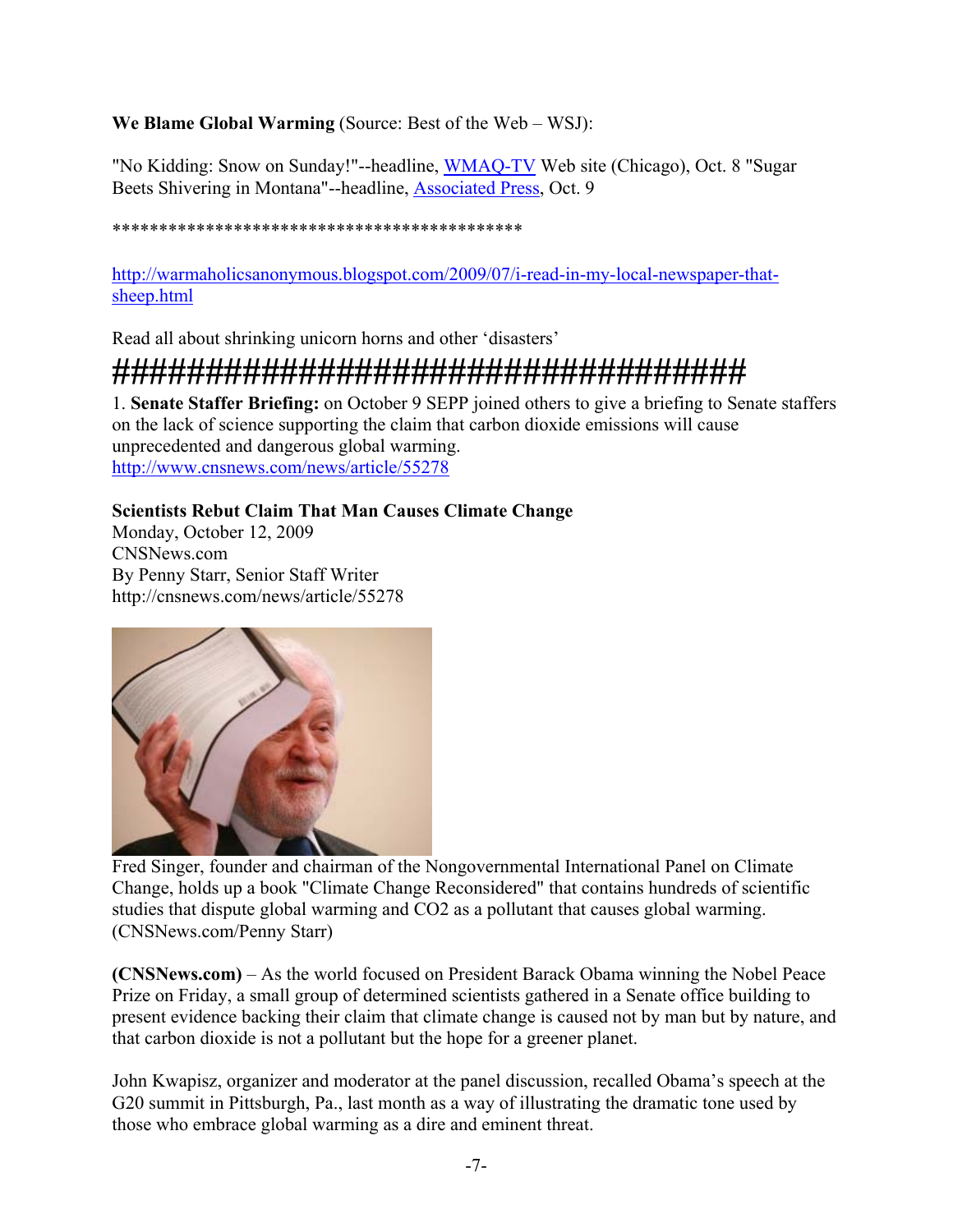"That so many of us are here today is a recognition that the threat from climate change is serious, it is urgent, and it is growing," Obama said on Sept. 22 at the summit. "Our generation's response to this challenge will be judged by history, for if we fail to meet it -- boldly, swiftly, and together – we risk consigning future generations to an irreversible catastrophe."

"No nation, however large or small, wealthy or poor, can escape the impact of climate change. Rising sea levels threaten every coastline," Obama said. "More powerful storms and floods threaten every continent. More frequent droughts and crop failures breed hunger and conflict in places where hunger and conflict already thrive."

"On shrinking islands, families are already being forced to flee their homes as climate refugees," he said. "The security and stability of each nation and all peoples – our prosperity, our health, and our safety – are in jeopardy. And the time we have to reverse this tide is running out."

The scientists said they were on Capitol Hill to challenge the president's claims and show that Mother Nature controls climate around the world and that CO2 in the atmosphere benefits people, plants and animals.

"Nature, not human activity rules the planet," said Fred Singer, an atmospheric and space physicist and research professor at George Mason University and professor emeritus of environmental science at the University of Virginia. "And once you've decided that on the basis of evidence, then everything else falls into place."

"A lot of the problems that President Obama seems to be concerned about are no longer a concern," Singer said.



H. Leighton Steward holds up his book as he speaks to a crowd on Capitol Hill about the benefits of CO2 to the planet, people, plants and animals. (CNSNews.com/Penny Starr) "When there's more carbon dioxide put into the air, the plants respond in an astonishing fashion," said H. Leighton Steward, geologist, environmentalist, author and founder of the Web site plantsneedco2.org.

Steward said that since the beginning of the Industrial Revolution in 1860, the amount of CO2 put into the air has increased average plant growth by 12 percent and average tree growth by 18 percent around the world.

"So if we want to green the earth," Steward said, "we need to put more carbon dioxide in the atmosphere. It's the earth's greatest airborne fertilizer."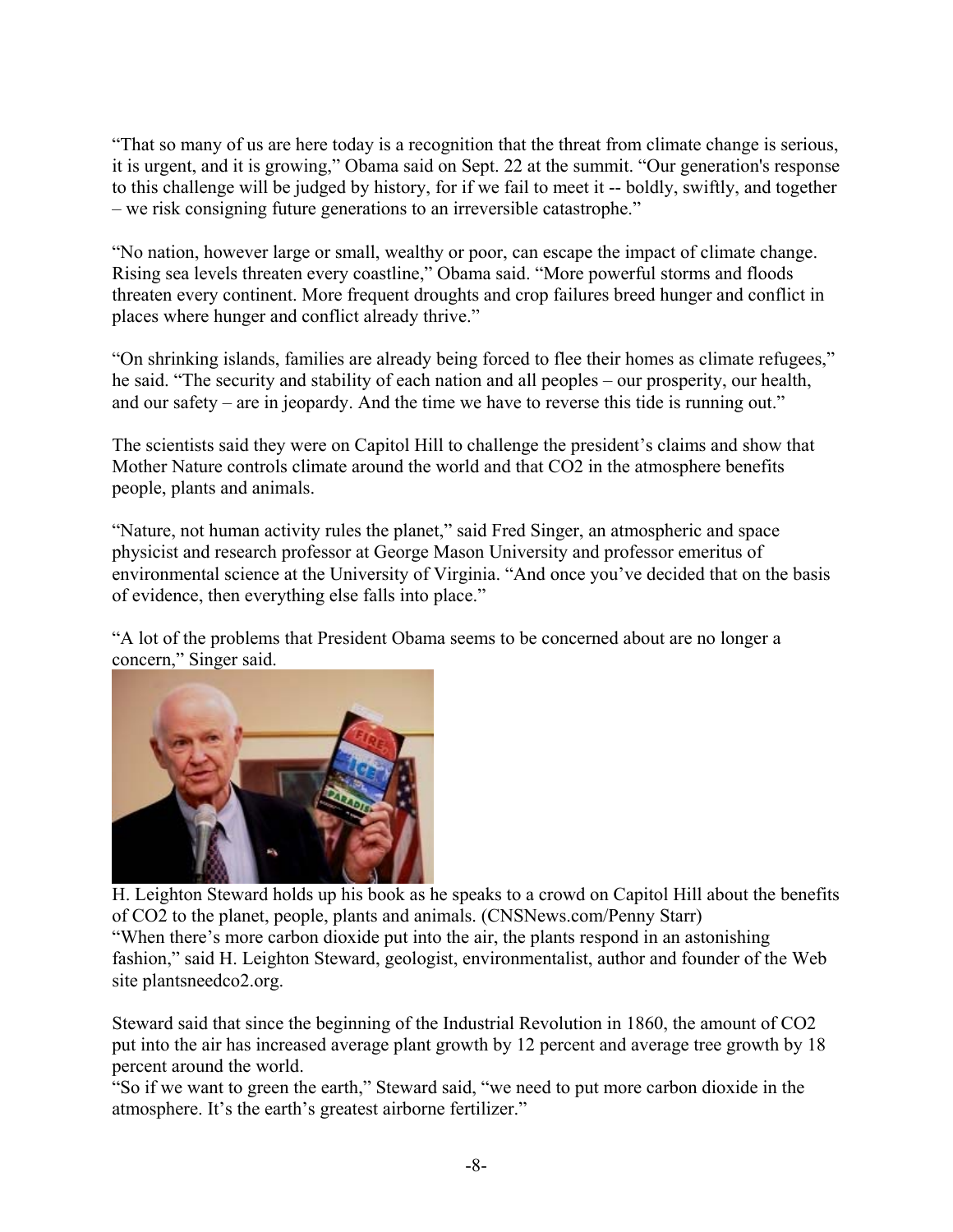"If we want the ecosystems and the habitats to be more robust and hold more animal life, more plant life, we need to put more carbon dioxide into the atmosphere," Steward said, adding that proponents of man-made global warming have given CO2 a bad name.

"It's now being looked at and called a pollutant. I can tell you, I've asked every scientist that I've ever run into, chemical expert," Steward said. "There is not one, I repeat, not one instance in which carbon dioxide is a pollutant."

Roy W. Spencer, researcher at the University of Alabama-Huntsville, author, and a former senior scientist at NASA, presented his research on natural global warming and cooling, including the role that cloud cover and the sun play in the changes of the earth's climate.

In keeping with scientific protocol, much of the presentation consisted of graphs, charts, and other data to make the case that much of climate change is the result of natural phenomenon rather than human activities and that any contribution by humans is miniscule.

The event on Capitol Hill was not without a political twist, with some global warming advocates speaking out during the question-and-answer period. One scientist from NASA claimed he was available after the discussion if anyone was interested in hearing the other side of the issue.

Many in the room laughed at his comment, but the crowd that gathered in the Rose Garden just moments earlier heard Obama use his Nobel Peace Prize acceptance speech as an opportunity to again issue a warning about the threat of global warming.

"We cannot accept the growing threat posed by climate change, which could forever damage the world that we pass on to our children – sowing conflict and famine; destroying coastlines and emptying cities," Obama said.

Marc Morano, former congressional staffer and founder of the Web site climatedepot.com, told the crowd that he thinks the tide is turning against what he called global warming alarmists. He cited a call by the U.S. Chamber of Commerce to hold a global warming trial.

"The Chamber seeks to have a complete trial 'complete with witnesses, cross-examinations and a judge who would rule, essentially, on whether humans are warming the planet to dangerous effect,'" Morano wrote in an editorial he distributed at the event.

\*\*\*\*\*\*\*\*\*\*\*\*\*\*\*\*\*\*\*\*\*\*\*\*\*\*\*\*\*\*\*\*\*\*\*\*\*\*\*\*\*\*\*\*\*\*\*\*\*\*\*\*\*\*\*\*\*\*\*\*\*\*\*\*\*\*\*\*\*\*\*\*\*\*\*\*\*\*\*\*\*

### 2. **TREE RING CIRCUS**

Investors Business Daily editorial Investors.com: 10/08/09 http://www.investors.com/NewsAndAnalysis/Article.aspx?id=508556

Global Warming: A European Union official is threatening reprisals if the U.S. doesn't lead on a carbon emissions treaty. It probably doesn't matter to him that the climate change argument is falling apart.

Karl Falkenberg is just director general for environment at the European Union's executive body. But the way he's talking, he sounds more like a mafia don.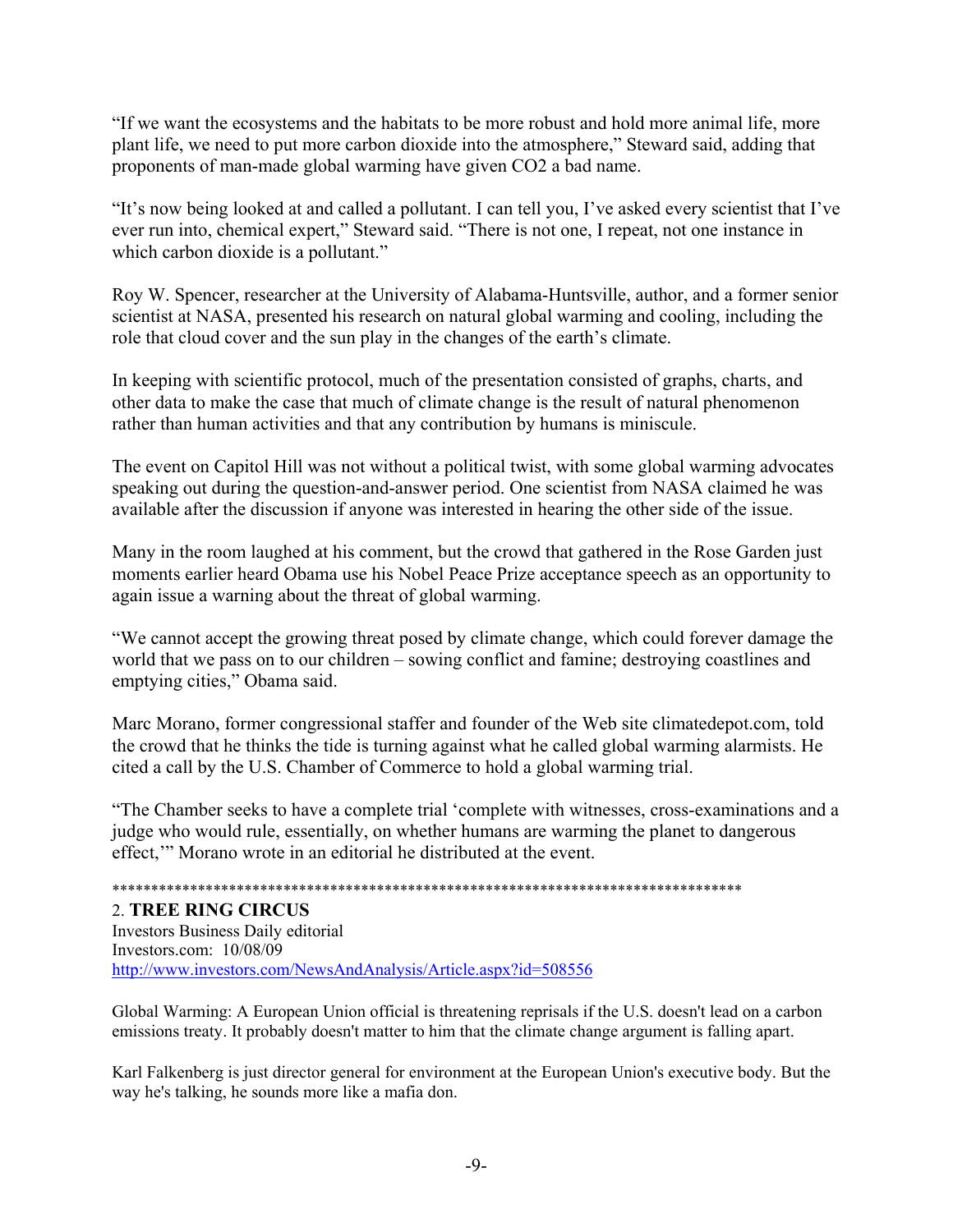"It will be more than an embarrassment" for the U.S. administration, he said Wednesday, if the American contingent arrives at Copenhagen in December for treaty talks and has to admit it's "not ready" to lead other nations toward a deal.

Exactly what Falkenberg means by "more than an embarrassment" is known only to him. But it smells like some kind of backlash is planned if the U.S. doesn't yield to EU demands.

If anyone is embarrassed in Copenhagen, though, it should be global warming alarmists. The framework of their claims is cracking.

As it turns out — and this should be no surprise — the data that have been used to create the global warming bogeyman are flawed.

For example, historical temperature patterns extracted from tree rings in Siberia's Yamal Peninsula look increasingly dubious. They indicate warming, but were taken from a sample of only 12 trees. A larger sample (34 trees) in the same area shows no warming.

The scientists who compiled the record using the smaller sample are rightfully being accused of cherrypicking their data.

But at least they didn't lose their data, as another group of scientists apparently has done. Researchers at Britain's University of East Anglia, entrusted with constructing what's been called the world's first comprehensive history of surface temperature, built a record that showed the Earth is warming.

Impossible as it may seem, a good chunk of the raw data that were used to create the "hockey stick" record indicating man is responsible for global warming is suddenly unavailable. It's either been lost or destroyed.

This is significant. Scientists who want to use the data to either confirm or dispute the global warming findings can't get them.

Tellingly, when asked for the numbers, one of the scientists said: "Why should I make the data available to you, when your aim is to try and find something wrong with it?"

Then there's the latest news on Arctic ice, which is cited as proof of global warming when it melts and ignored when it grows. Seems that it expanded this summer after shrinking for the previous two.

Neither this development nor the dubious tree-ring and hockey-stick data will change closed minds. But global warm-mongers can't be allowed to dismiss such details as they go about crafting public policy and threatening our leaders.

\*\*\*\*\*\*\*\*\*\*\*\*\*\*\*\*\*\*\*\*\*\*\*\*\*\*\*\*\*\*\*\*\*\*\*\*\*\*\*\*\*\*\*\*\*\*\*\*\*\*\*\*\*\*\*\*\*\*\*\*\*\*\*\*\*\*\*\*\*\*\*\*\*\*\*

# 3. **A PROPOSED ALTERNATE GSA POSITION STATEMENT ON CLIMATE CHANGE**

#### By S. Fred Singer, President, SEPP

http://climaterealists.com/index.php?id=4150

The Geological Society of America [GSA] and geologists have a primary concern with historic climate and are therefore in a better position than most other professions to evaluate the causes and impacts of present climate changes. We have examined the evidence put forward by the IPCC in favor of human influences on global climate during the  $20<sup>th</sup>$  century but find none of the evidence cited as compelling.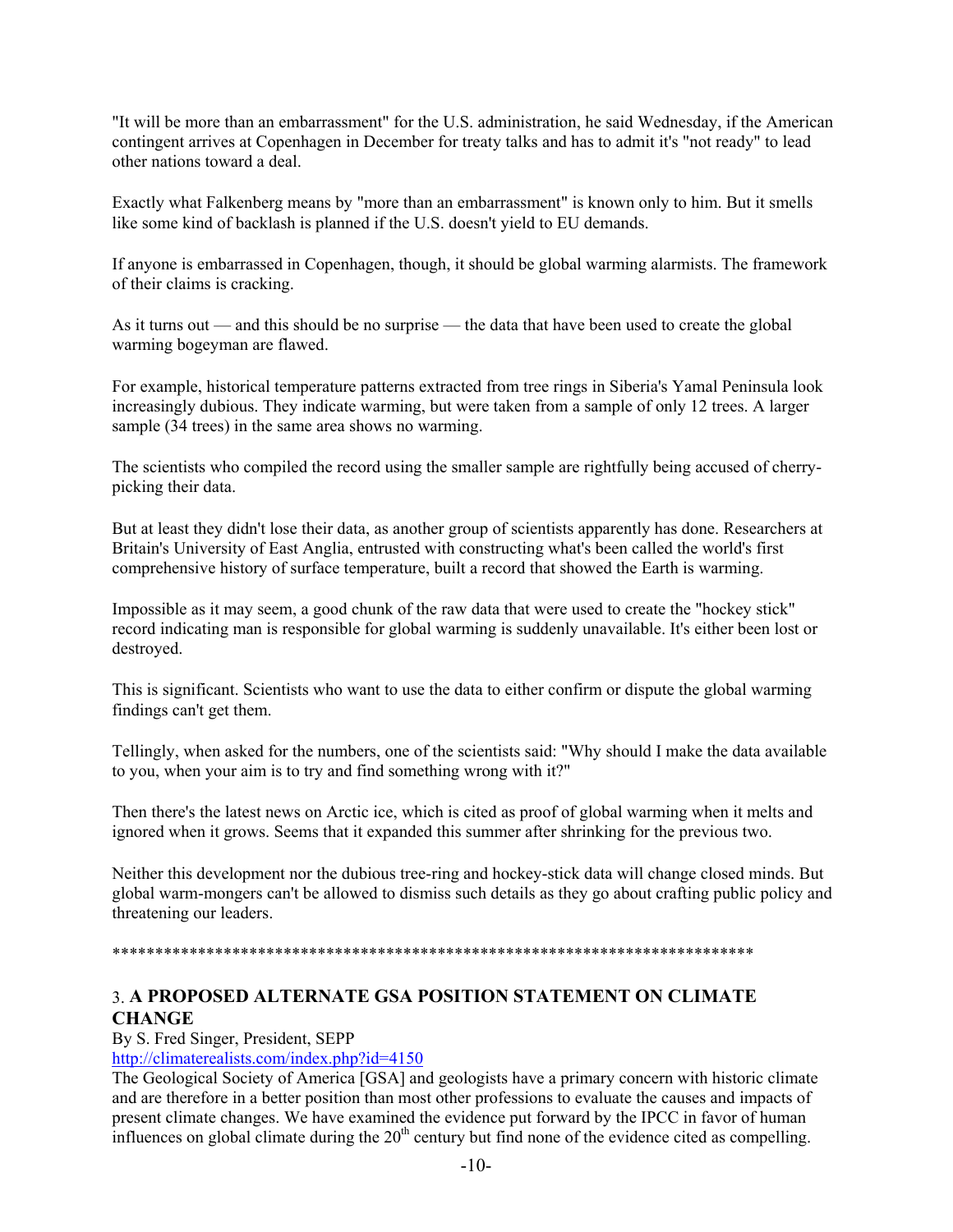While there has been some warming in the  $20<sup>th</sup>$  century, and also a lengthy cooling period (1940-75), there has been no perceptible warming during the  $21<sup>st</sup>$  century. But since climate historically has always warmed and cooled on various cycles, we fully expect to see some warming later in the century, caused by the same natural forcing that has caused climate to fluctuate in the past.

We believe, and evidence supports this, that a warmer climate is on the whole beneficial to human health and endeavors, esp. for agriculture and forestry; hence we see no need to attempt climate modification of any kind. In addition, CO2 is a natural fertilizer for plants, and higher CO2 levels are desirable; historic levels have been many times higher than today's. Adaptation to climate changes has been the human norm during ice ages and interglacials and will continue to be the primary mechanism. Finally, we see no need to modify energy policy in response to fears of climate change -- although we do support energy conservation and the development of alternative energy supplies in anticipation of the gradual depletion of readily available fossil fuels.

### **Purpose**

This position statement summarizes the evidentiary basis for concluding that (1) Human activity is not a significant factor for global climate changes. (2) Humans do influence *local* climate, primarily through the generation and use of energy. And (3) after examining the historic record we see no trends of hurricanes, severe storms, floods and droughts. Sea levels have been rising since the Last Glacial Peak, 18000 yr BP, and will continue to rise regardless of any human actions.

### **Rationale**

Based on what we know of past climate and past climate changes, the  $20<sup>th</sup>$  century has not been unusual in any way. It was not as warm as the Medieval Climate Optimum of 1,000 years ago, and certainly much cooler than the Holocene Climate Optimum. In addition, the Holocene was not as warm as many of the preceding Interglacial Periods.

There has been much confusion between causes and effects of climate change. Effects, such as melting of glaciers, tell us only that climate may be warming but cannot establish its cause. Once the cause has been established as primarily due to natural factors, climate change and in particular global warming becomes unstoppable. This means that there is very little that we can do or should do on a global scale – either by controlling the level of greenhouse gases (GHG) in the atmosphere or through geo-engineering schemes to modulate the amount of insolation reaching the surface of the earth. In particular, concerns about glaciers melting, sea ice shrinking, polar bears, etc, etc, are misplaced since these are all natural consequences of climate change which in turn are caused by natural factors.

The **only important question** then is to establish if current climate changes are primarily due to natural factors or human activity. In principle, there are three methods at our disposal; all of them suggest that the human influence is minor or even negligible.

- **A comparison of the geographic distribution of the warming trends with those calculated from GH models** [General Circulation Models that incorporate an increase in GHG]. Since surface data are not available for much of the globe before WWII it is difficult to carry out such a comparison. Fortunately, we have excellent data from satellites since 1979, showing the geographic distribution of temperature trends. It can be seen that the observations disagree with the geographic patterns calculated from GH models. In particular, the models all call for enhanced warming in the Polar Regions compared to the tropics. The data show a sustained cooling trend in the Antarctic and oscillating trend of warming and cooling in the Arctic.
- **A comparison of temperature trend over time with GH models.** Such a comparison has been attempted by the IPCC in their Assessment Reports [2001] and [2007]. They compare global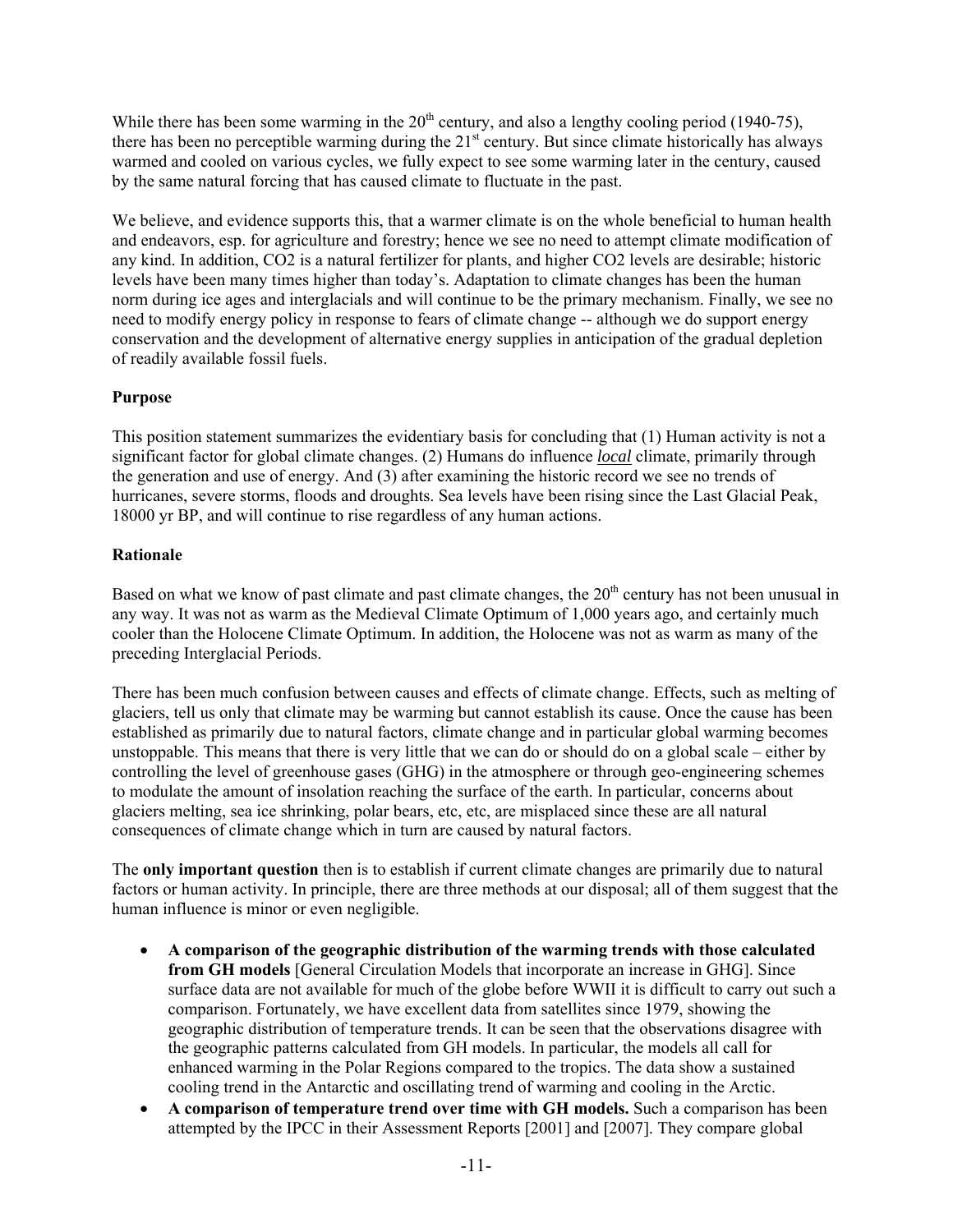average surface temperature [GAST] with models and claim that they can reproduce the observed GAST behavior of the  $20<sup>th</sup>$  century by using inputs from GHG, aerosols, and solar irradiance. On closer examination, this apparent agreement is spurious and purely the result of "curve fitting." In particular, they select parameters that produce the desired fit for climate sensitivity, for aerosol content, time and geographic variability, and for solar influences. Obviously, given the possibility of choosing several parameters, one can fit almost any observed trend history. With respect to solar influences, we should note that the IPCC considers only solar irradiance [total solar energy output], which exhibits only a minute variability during the sunspot cycle. The IPCC completely ignores the effects of 'solar activity,' principally the solar wind and the magnetic fields carried by corpuscular streams, which exert a primary influence on climate. This influence has been demonstrated in many geologic investigations all over the globe – and with high time resolution in stalagmites. The geologic evidence is overwhelming and points to solar activity as the principal agent for modulating galactic cosmic rays (GCR), which in turn influence the terrestrial climate. To sum up: the IPCC has not demonstrated to our satisfaction that human influences play a significant role in global climate change.

 **The most precise method for establishing the existence of any substantial human contribution is to use the so-called 'fingerprint method.**' Each of the many GH models shows not only a global average warming trend but also a maximum warming trend located in the tropical zone [30N to 20S] at an altitude of 10 km. By contrast, the observational data do not show this 'hot spot' and therefore exhibit a strong disagreement with GH models. On the basis of this disagreement one can argue that the human contribution is too small to be detectable. These results are fully described in a US government publication of the Climate Change Science Program, report CCSP-SAP-1.1 [2006]. The result has been extended in a research paper by Douglass et al [2007] but challenged by Santer et al [2008], who claim that the observed and calculated fingerprints are consistent. A closer examination, however, shows that the claimed agreement between observations and models is spurious, involving the mishandling of observational data and the misapplication of statistical methods related to both models and data. In summary: we can say with a high level of confidence that **the human contribution to global warming in the past 30 years [the satellite era] is not significant [NIPCC 2008]**.

The question naturally arises: **Why do models and observations disagree so strongly?** After all, the level of atmospheric GHG has been increasing as result of human activity and therefore, in principle, should have caused some warming. It is possible that some cooling agent has offset the warming, such as aerosols reflecting incident sunlight, or internal oscillations of the atmosphere-ocean system, or perhaps a cooling induced by a change in solar activity. None of these three possibilities seem convincing since they would require close adjustment, and since the latter two are in any case periodic. As a consequence, attention has focused mainly on internal effects within the atmosphere, i.e. a **negative feedback** caused by atmospheric water in its liquid, gaseous, or solid form.

- Water in liquid form consists in the form of cloud droplets. It is plausible that as a result of warming from GHG there is increased evaporation and the formation of additional clouds that reflect sunlight. Historically, this has been one of the first negative feedback effects discussed, as long ago as the 1980s.
- **Water in gaseous form,** i.e. as water vapor, can produce both positive and negative feedbacks depending on its location in the atmosphere. Models all arrive at a constant level of humidity, which leads to a moist upper troposphere – hence a positive feedback. But meteorological processes, especially in the tropics, could produce a drying of the upper troposphere, which leads to a negative feedback that reduces the warming effects of GHG.
- **Water in solid form** consists of ice crystals, cirrus clouds, near the tropopause. It can be shown that cirrus clouds are very effective in producing a GH effect, since they can close off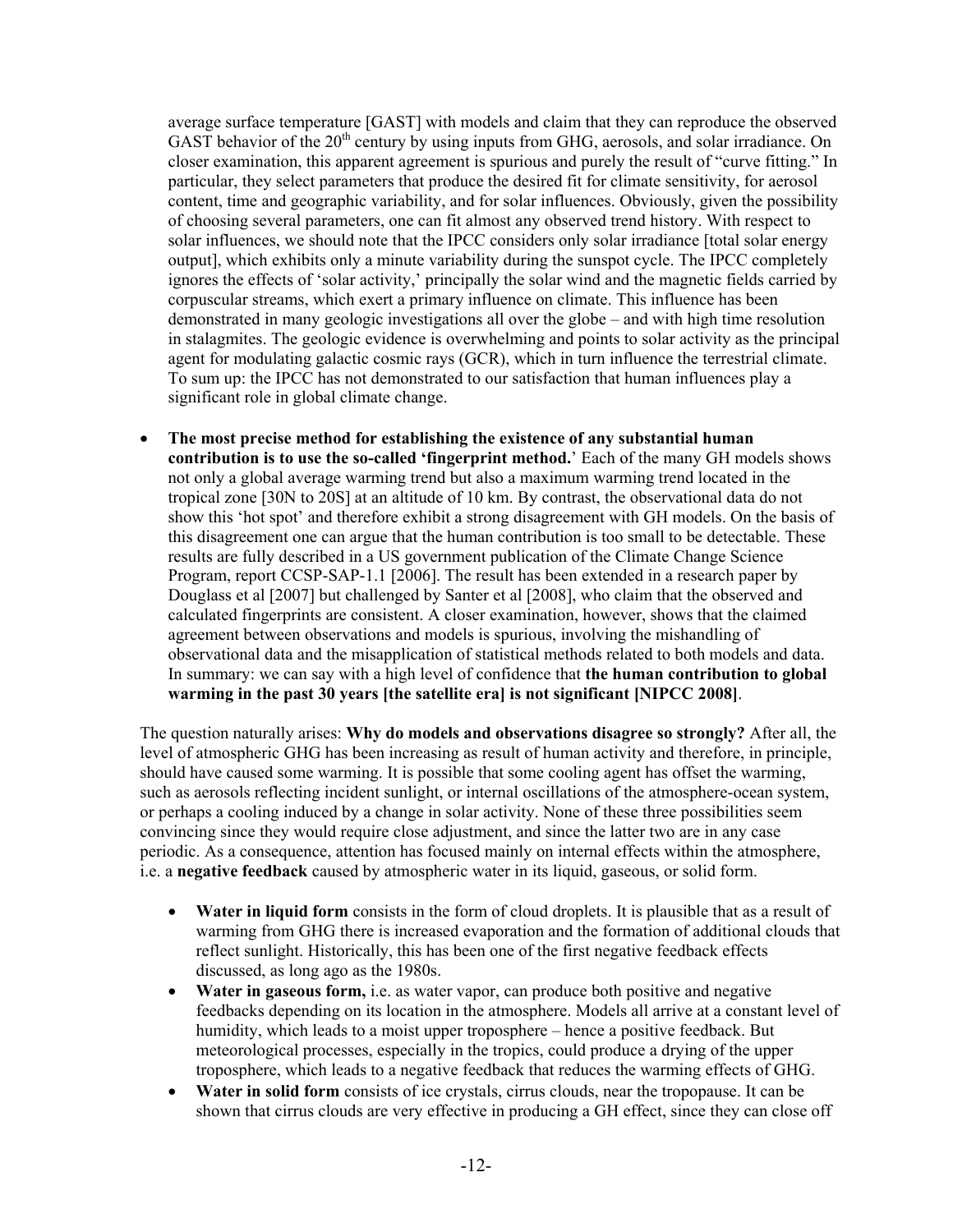the atmospheric window region at 8 to 12 microns. Therefore an increase in cirrus can lead to a positive feedback, while a decrease would result in a negative feedback.

At this time we do not have the required data to decide among the three possibilities. But we can simulate the kind of observations necessary to establish one or more of these feedback mechanisms.

### \*\*\*\*\*\*\*\*\*\*\*\*\*\*\*\*\*\*\*\*\*\*\*\*\*\*\*\*\*\*\*\*\*\*\*\*\*\*\*\*\*\*\*\*\*\*\*\*\*\*\*\*\*\*\*\*\*\*\*\*\*\*\*\*\*\*\*

### **4. BBC NEWS: WHAT HAPPENED TO GLOBAL WARMING?**

By Paul Hudson Climate correspondent, BBC News 2009/10/09 http://news.bbc.co.uk/2/hi/science/nature/8299079.stm

This headline may come as a bit of a surprise, so too might that fact that the warmest year recorded globally was not in 2008 or 2007, but in 1998.

But it is true. For the last 11 years we have not observed any increase in global temperatures.

And our climate models did not forecast it, even though man-made carbon dioxide, the gas thought to be responsible for warming our planet, has continued to rise.

So what on Earth is going on?

Climate change sceptics, who passionately and consistently argue that man's influence on our climate is overstated, say they saw it coming.

They argue that there are natural cycles, over which we have no control, that dictate how warm the planet is. But what is the evidence for this?

During the last few decades of the 20th Century, our planet did warm quickly.

Sceptics argue that the warming we observed was down to the energy from the Sun increasing. After all 98% of the Earth's warmth comes from the Sun.

But research conducted two years ago, and published by the Royal Society, seemed to rule out solar influences.

The scientists' main approach was simple: to look at solar output and cosmic ray intensity over the last 30-40 years, and compare those trends with the graph for global average surface temperature.

And the results were clear. "Warming in the last 20 to 40 years can't have been caused by solar activity," said Dr Piers Forster from Leeds University, a leading contributor to this year's Intergovernmental Panel on Climate Change (IPCC).

But one solar scientist Piers Corbyn from Weatheraction, a company specialising in long range weather forecasting, disagrees.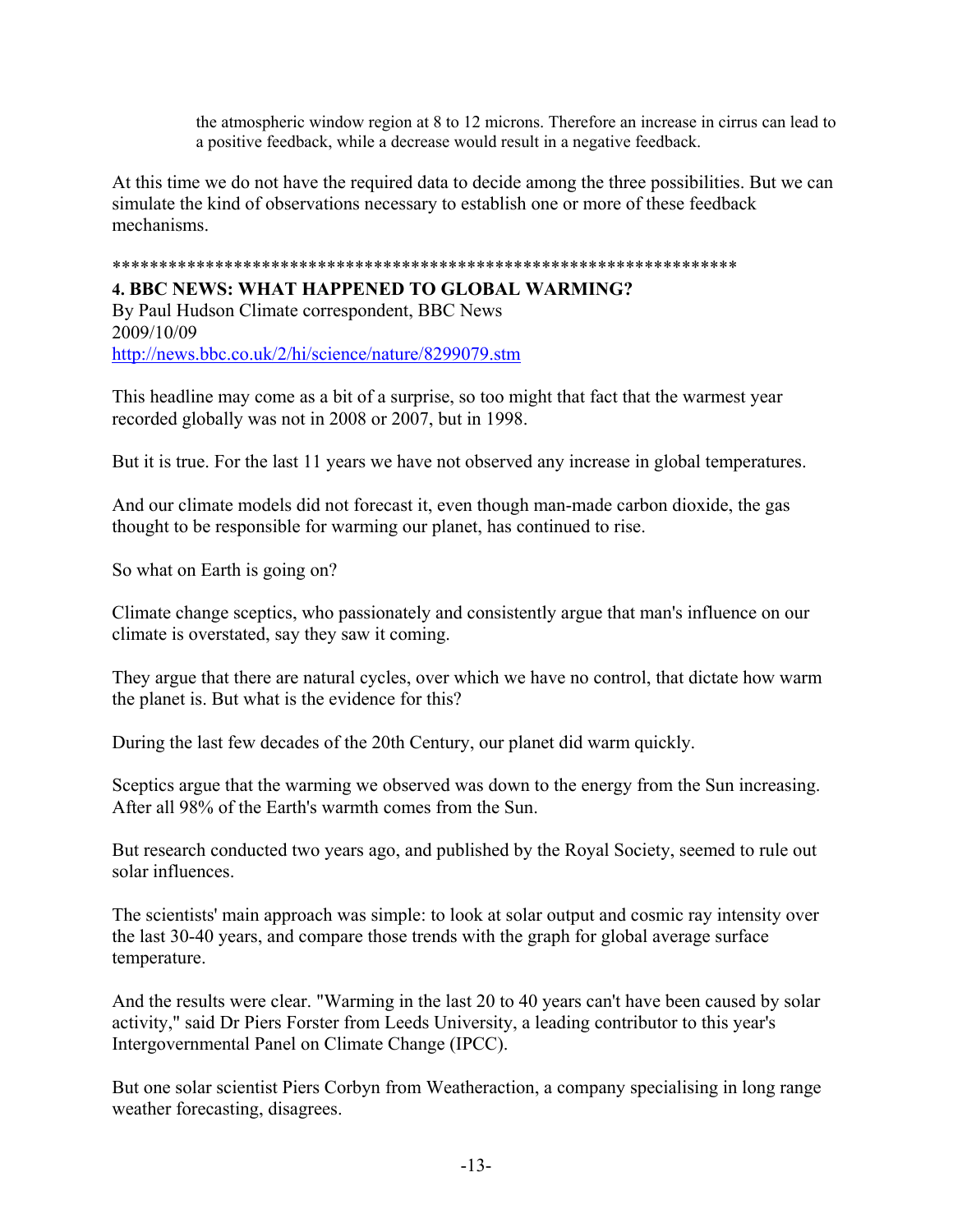He claims that solar charged particles impact us far more than is currently accepted, so much so he says that they are almost entirely responsible for what happens to global temperatures.

He is so excited by what he has discovered that he plans to tell the international scientific community at a conference in London at the end of the month.

If proved correct, this could revolutionise the whole subject.

### **Ocean cycles**

What is really interesting at the moment is what is happening to our oceans. They are the Earth's great heat stores. "In the last few years [the Pacific Ocean] has been losing its warmth and has recently started to cool down."

According to research conducted by Professor Don Easterbrook from Western Washington University last November, the oceans and global temperatures are correlated.

The oceans, he says, have a cycle in which they warm and cool cyclically. The most important one is the Pacific decadal oscillation (PDO).

For much of the 1980s and 1990s, it was in a positive cycle, that means warmer than average. And observations have revealed that global temperatures were warm too.

But in the last few years it has been losing its warmth and has recently started to cool down.

These cycles in the past have lasted for nearly 30 years.

So could global temperatures follow? The global cooling from 1945 to 1977 coincided with one of these cold Pacific cycles.

Professor Easterbrook says: "The PDO cool mode has replaced the warm mode in the Pacific Ocean, virtually assuring us of about 30 years of global cooling."

So what does it all mean? Climate change sceptics argue that this is evidence that they have been right all along.

They say there are so many other natural causes for warming and cooling, that even if man is warming the planet, it is a small part compared with nature.

But those scientists who are equally passionate about man's influence on global warming argue that their science is solid.

The UK Met Office's Hadley Centre, responsible for future climate predictions, says it incorporates solar variation and ocean cycles into its climate models, and that they are nothing new.

In fact, the centre says they are just two of the whole host of known factors that influence global temperatures - all of which are accounted for by its models.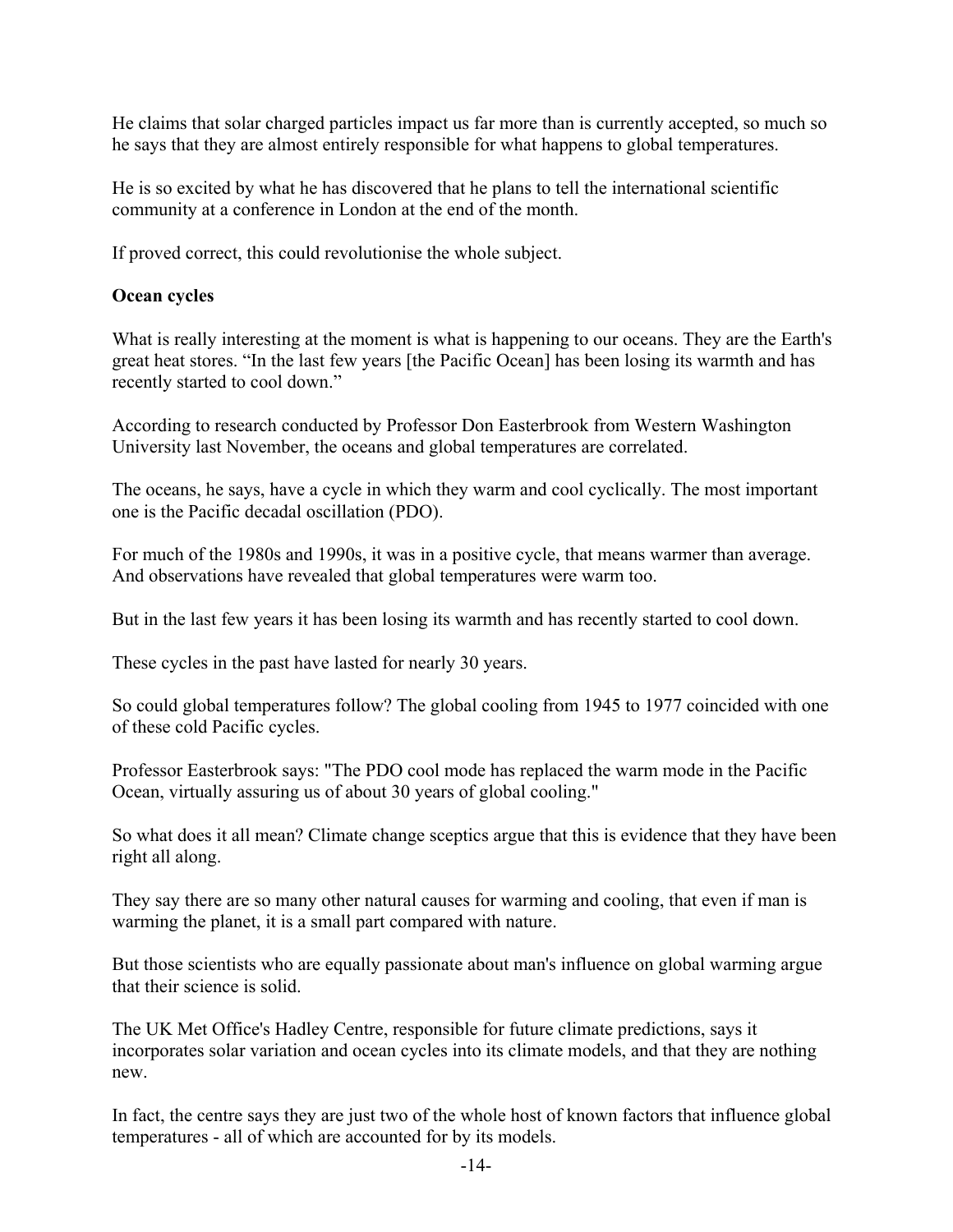In addition, say Met Office scientists, temperatures have never increased in a straight line, and there will always be periods of slower warming, or even temporary cooling.

What is crucial, they say, is the long-term trend in global temperatures. And that, according to the Met office data, is clearly up.

To confuse the issue even further, last month Mojib Latif, a member of the IPCC (Intergovernmental Panel on Climate Change) says that we may indeed be in a period of cooling worldwide temperatures that could last another 10-20 years.

Professor Latif is based at the Leibniz Institute of Marine Sciences at Kiel University in Germany and is one of the world's top climate modellers.

But he makes it clear that he has not become a sceptic; he believes that this cooling will be temporary, before the overwhelming force of man-made global warming reasserts itself.

So what can we expect in the next few years?

Both sides have very different forecasts. The Met Office says that warming is set to resume quickly and strongly.

It predicts that from 2010 to 2015 at least half the years will be hotter than the current hottest year on record (1998).

Sceptics disagree. They insist it is unlikely that temperatures will reach the dizzy heights of 1998 until 2030 at the earliest. It is possible, they say, that because of ocean and solar cycles a period of global cooling is more likely.

One thing is for sure. It seems the debate about what is causing global warming is far from over. Indeed some would say it is hotting up.

### \*\*\*\*\*\*\*\*\*\*\*\*\*\*\*\*\*\*\*\*\*\*\*\*\*\*\*\*\*\*\*\*\*\*\*\*\*\*\*\*\*\*\*

**5. PEAK OIL: A THEORY RUNNING OUT OF GAS** By NEWT GINGRICH AND STEVE EVERLEY Posted 10/08/2009 06:39 PM ET http://www.investors.com/NewsAndAnalysis/Article.aspx?id=508513&Ntt=

One year ago, Congress responded to the chorus of Americans calling for more American energy by lifting the ban on offshore drilling. For the first time in a quarter-century, it became legal to drill for more oil and natural gas reserves offshore. This anniversary allows us to look back on how far we have come since 2008. The sad reality is we have barely moved.

Earlier this year, Secretary of the Interior Ken Salazar announced he would delay the comment period for offshore energy exploration by six months. Salazar claimed that the previous comment period, which would have ended in March, "by no means provides enough time for public review"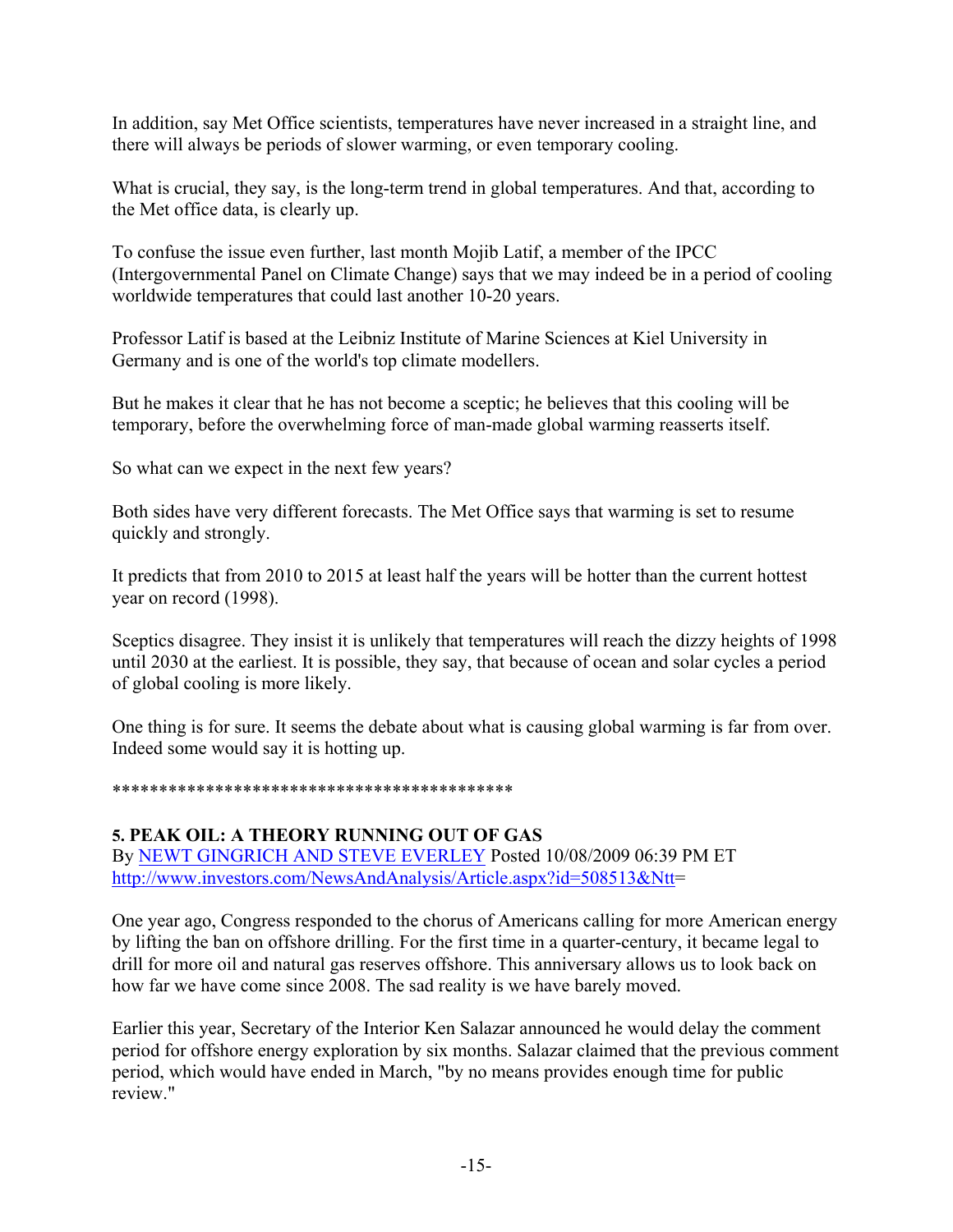Evidently 25 years of delays and bans was not enough. During that quarter-century Congress had to make the decision each year whether to renew the ban on offshore energy, yet Salazar suggested that we were somehow engaged in a "headlong rush" to explore for energy offshore.

One reason behind this bureaucratic delay has nothing to do with developing a responsible energy policy. It has to do with the myth known as "peak oil."

Peak oil was a theory developed decades ago that suggests we will soon reach a point of maximum oil production, after which oil will only become harder and harder to find, leading to an enormous energy crisis.

In fact, many still believe this theory today, including Al Gore, who told CNN that "we are almost certainly at or near what they call peak oil." The Sierra Club's executive director, Carl Pope, once warned that peak oil could come in 2010 and that "we're better off without cheap gas."

Since anti-energy elites ignore the massive amounts of oil that we do have but are banned from extracting, they propose new energy taxes to supposedly save us from future energy crises by punishing the use of oil. After all, if oil is the problem, then coercing America away from oil usage would be the answer.

The problem is that peak oil is fundamentally wrong.

Geophysicist Marion King Hubbert first suggested in 1956 that peak oil was a reality, and that we would hit our maximum rate of production sometime around 1970. But recent estimates of oil are actually an astounding three times larger than peak oil predictions, meaning the newest discoveries simply should not exist according to the theory of peak oil.

In Brazil, there could be as much as 100 billion barrels of oil offshore, including the Tupi oil field, which is the largest oil discovery in this hemisphere in 30 years. Had Brazilians been banned from exploring and conducting new seismic tests, they never would have made this massive discovery. Now Brazil is set to become an oil exporter.

Researchers from the U.S. Geological Survey concluded earlier this year that there are massive amounts of oil and natural gas in the Chukchi Sea off Alaska's coast. They estimated that there could be as much as 157 billion barrels of oil in the Arctic, or nearly twice as much oil as was previously known to exist in that part of the world. The natural gas discovery is also greater than all of the previously known reserves in the Arctic.

Last year the USGS had to increase its estimate of oil reserves in the Bakken formation in North Dakota and Montana by 2,500%. The area is now estimated to hold more than 4 billion barrels of oil.

In Israel, experts underestimated the size of a huge natural gas discovery made in January of this year. The field is actually 16% larger than what had been estimated. Experts now claim Israel can supply itself with enough natural gas for two decades and could be an energy exporter.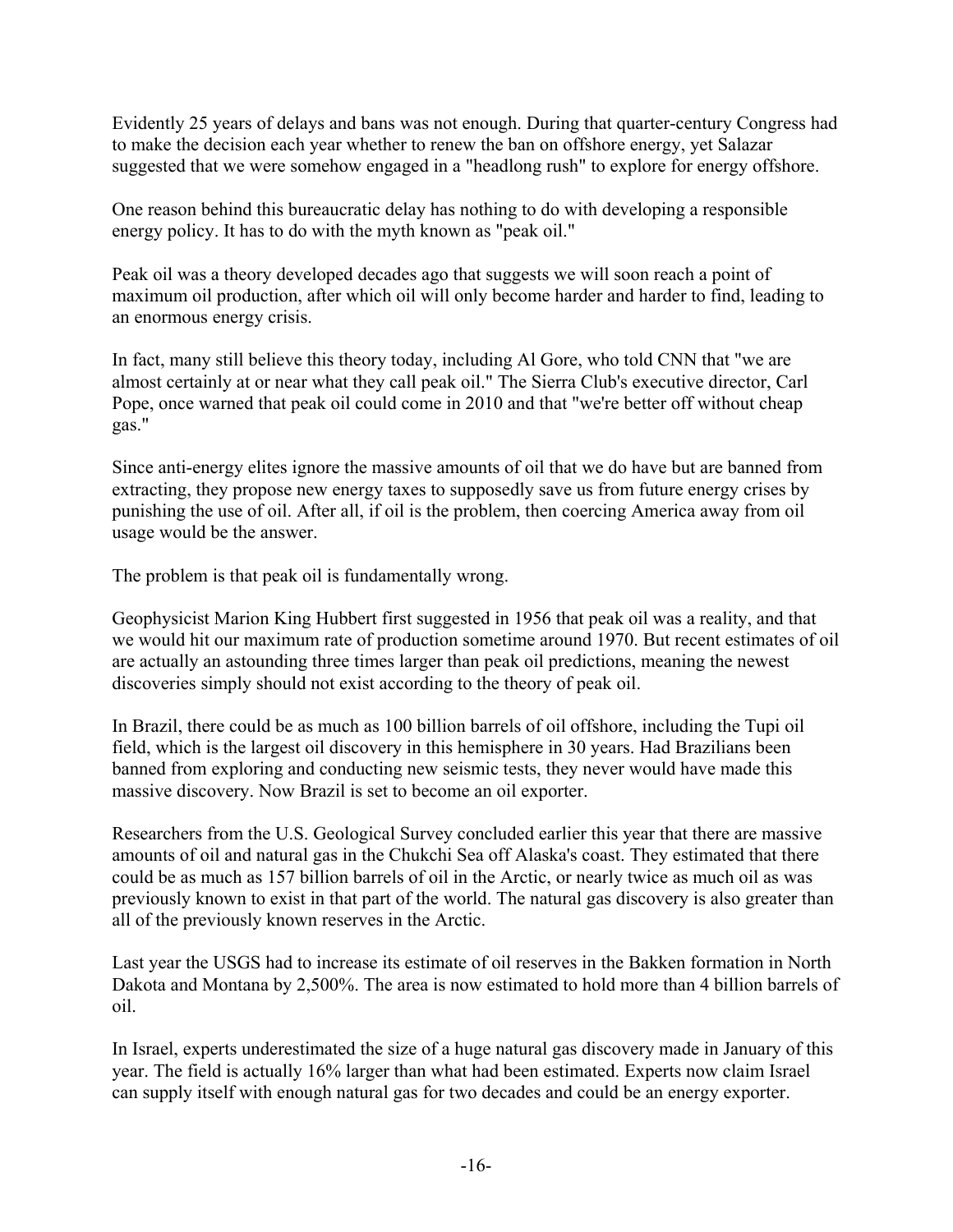In the United States, we have a 100-year supply of natural gas. Last year geologists discovered that gas reserves in the Marcellus Shale formation in Appalachia are actually 250 times larger than they estimated in 2002.

And recently, in the Gulf of Mexico, BP announced they had made a huge new discovery of oil, estimated to be as large as the biggest oil-producing spots in the Gulf, which means it could supply as much as 300,000 barrels of oil per day.

All told, there have been more than 200 new oil discoveries around the world this year alone. What these discoveries mean is our energy future does not have to be dictated by OPEC or energy taxes on American businesses. It is possible to have abundant and reliable sources of lowcost energy.

This runs contrary to what environmental extremists claim, namely that we have to make a painful transition to alternative fuels and renewables to avoid the disastrous effects of peak oil. In reality, we have reached the end of peak oil as a theory.

• Gingrich, former Speaker of the House, is general chairman of American Solutions. Everley is the energy policy manager at American Solutions.

### \*\*\*\*\*\*\*\*\*\*\*\*\*\*\*\*\*\*\*\*\*\*\*\*\*\*\*\*\*\*\*\*\*\*\*\*\*\*\*\*\*\*\*\*\*\*\*\*\*\*\*\*\*\*\*\*\*\*

# 6. **GLOBAL COOLING? SHOCKER! ICE MELT LOWEST IN 30 YEARS NASA DOWNPLAYS ANTARCTIC SNOW RECORD, BLAMES OZONE DEPLETION, OCEAN DYNAMICS**

Posted: October 08, 2009 By Chelsea Schilling © 2009 WorldNetDaily http://www.wnd.com/index.php?fa=PAGE.view&pageId=112227

Ice melt on the world's coldest continent was the lowest in 30 years during the 2008-2009 melt season, according to new research.

The finding was published in the journal Geophysical Research Letters last month by Marco Tedesco, a research scientist at the Joint Center for Earth Systems Technology, cooperatively managed by NASA's Goddard Space Flight Center; and Andrew Monaghan, National Center for Atmospheric Research scientist.

"A 30-year minimum Antarctic snowmelt record occurred during austral summer 20082009 according to spaceborne microwave observations for 1980-2009," their abstract states. "Strong positive phases of both the El-Niño Southern Oscillation (ENSO) and the Southern Hemisphere Annular Mode (SAM) were recorded during the months leading up to and including the 2008- 2009 melt season."

The report included a list of NASA stories that highlight record high amounts of ice melting across Greenland. In recent years, NASA has written extensively on increasing snow melt and published findings by scientist Marco Tedesco.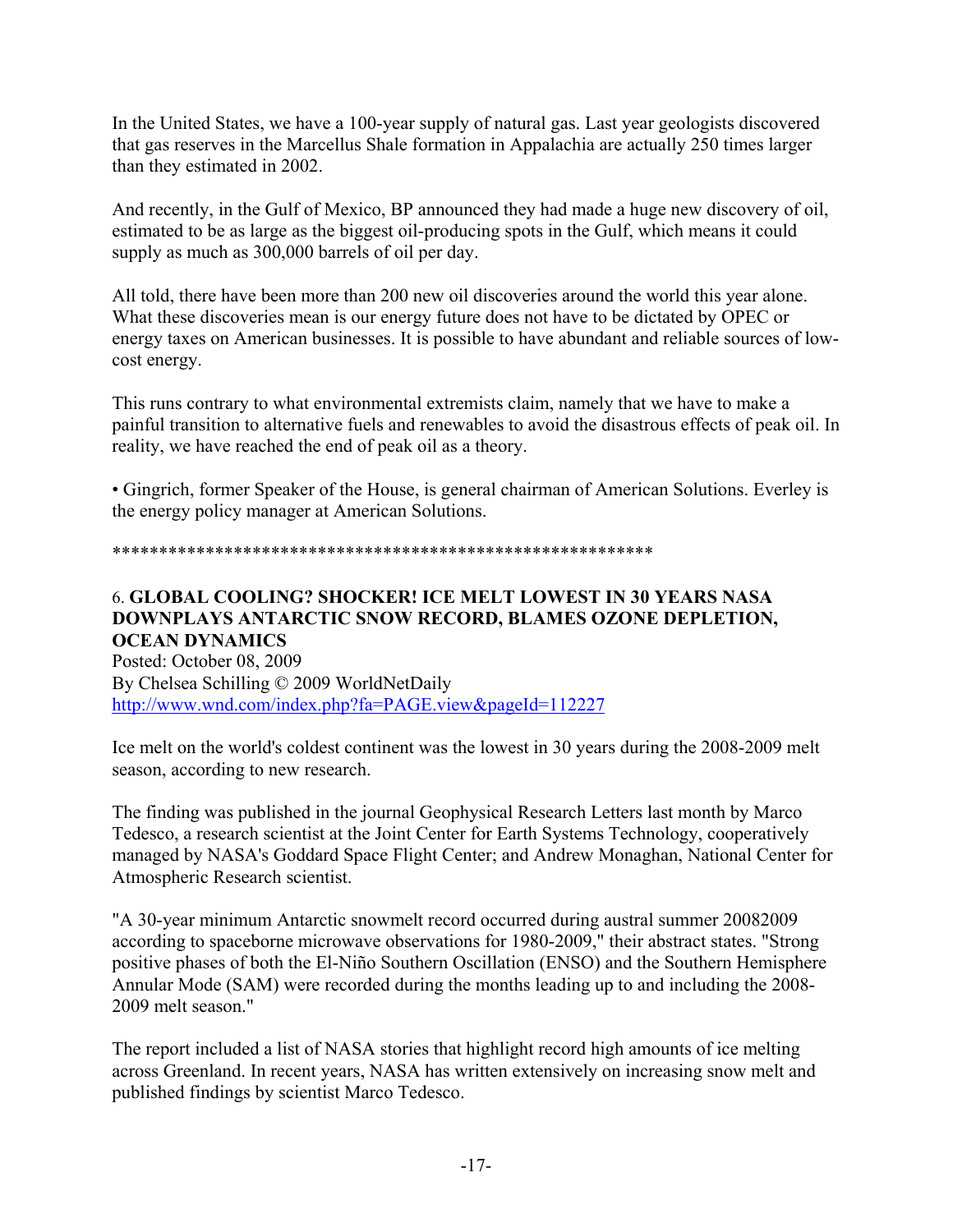A May 2007 NASA report declared, "In 2006, Greenland experienced more days of melting snow and at higher altitudes than average over the past 18 years, according to a new NASAfunded project using satellite observations."

On Sept. 25, 2007, NASA reported once again that Greenland snow melt hit record highs.

NASA also reported extensive snowmelt in Antarctica in 2007 and 2008.

"On the world's coldest continent of Antarctica, the landscape is so vast and varied that only satellites can fully capture the extent of changes in the snow melting across its valleys, mountains, glaciers and ice shelves," NASA reported. "In a new NASA study, researchers using 20 years of data from space-based sensors have confirmed that Antarctic snow is melting farther inland from the coast over time, melting at higher altitudes than ever and increasingly melting on Antarctica's largest ice shelf."

NASA warns that "Antarctica contains 90 percent of Earth's fresh water, making it the largest potential source of sea level rise."

In March 2008, NASA reported the Wilkins Ice Shelf on the Antarctic Peninsula disintegrated, something it said was "an indication of warming temperatures in the region."

But now that Tadesco and Monaghan confirm a 30-year minimum Antarctic snowmelt record, NASA has published research from scientists who claim increasing sea ice could be due to ozone depletion, changing ocean dynamics or the flooding of sea ice.

"Since the ozone hole began developing, researchers believe the Antarctic stratosphere has cooled between 2°C and 6°C (3.6°F and 10.8°F)," NASA reports. "Such cooling changes the dynamics between the stratosphere and lower layers of the atmosphere and strengthens Antarctica's already fierce winds."

The fierce winds are said to produce sustained periods of freezing temperatures unlike any other place in the world.

"The new model suggests that colder, stormier, and faster winds are rushing over the waters encircling Antarctic especially the Ross Sea, where ice growth has been the most rapid," NASA wrote in a September report. "The winds create areas of open water near the coast known as polynyas that promote sea ice production."

According to the NASA report, changes in ocean circulation may also play a role.

"If global air temperatures warm, the model indicates that the amount of rain and snowfall could increase, and surface waters could freshen," it states. "Since fresh water is less dense and less apt to mix with the heavier, saltier, and warmer water below, the layer at the ocean's surface could become more stratified and mix less. This, in turn, would reduce the amount of heat flowing upward, allowing surface ice to expand."

Another possibility, according to NASA, could be that accumulating snow is pressing down on the sea ice until it's nearly submerged.